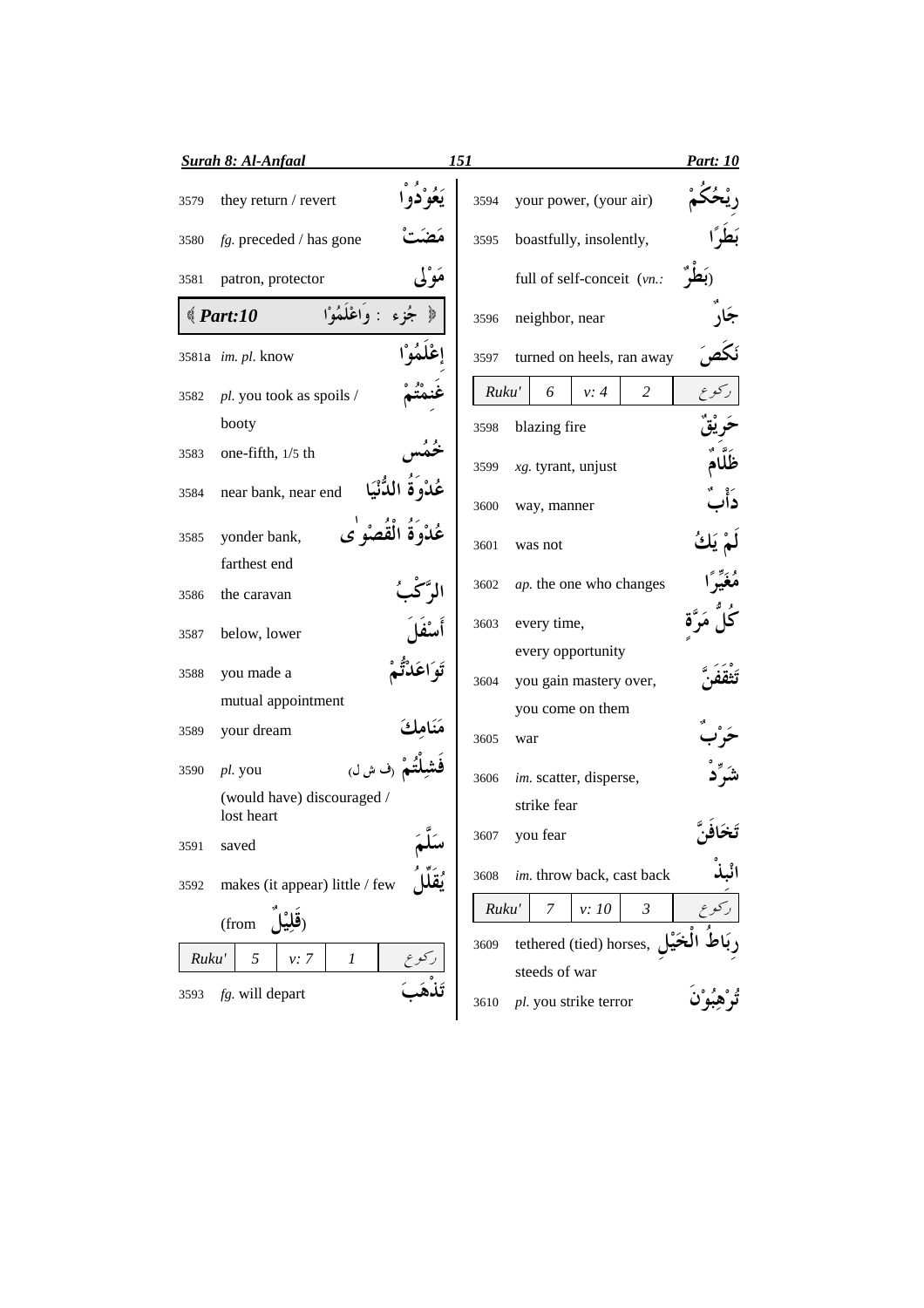| <b>Surah 9: At-Taubah</b>                 | 152<br><b>Part: 10</b>                                        |
|-------------------------------------------|---------------------------------------------------------------|
| نوا رج نا ح)<br>they inclined<br>3611     | و لمايَة<br>duty to help / protect<br>3629                    |
| (has) put affection<br>3612               | they sought help<br>3630                                      |
| Ruku'<br>8<br>$\overline{4}$<br>v: 6      | those kindred<br>3631                                         |
| im. exhort, urge, rouse<br>3613           | by blood, those (who are)<br>closely related                  |
| twenty<br>3614                            | 3632<br>nearer                                                |
| they overcome<br>3615                     | Ruku'<br>10<br>v: 6<br>6                                      |
| two hundred<br>3616                       | لجزء: وَاعْلَمُوا<br>1/4<br>10th Part                         |
| مائَة<br>a hundred<br>3617                |                                                               |
| أَلْفَا<br>one thousand<br>3618           | { سَوْرَةُ التَّوْبَةِ                                        |
|                                           | Repentance                                                    |
| أَلَّانَ<br>for the present, now<br>3619  | Surah 9: At-Taubah                                            |
| خفف<br>lightened<br>3620                  | بَرَاءَ ةٌ<br>immunity, freedom from<br>3633                  |
| weakness<br>3621                          | obligation, disavowal                                         |
| two thousand<br>3622                      | im. pl. travel, go about<br>3634                              |
| captives (sr.:<br>3623                    | (سيَاحَة<br>(vn.                                              |
| slaughters greatly,<br>3624               | four months<br>3635                                           |
| thoroughly subdues                        | (those) who can't<br>3636                                     |
| لُو ٗ لَا<br>had it not (been),<br>3625   | frustrate, (those) who can't escape                           |
| if (it were) not                          | مَخْ ي<br>ap. one who humiliates /<br>3637                    |
| gone fore<br>3626                         | disgraces                                                     |
| 5<br>9<br>v: 5<br>Ruku'                   | proclamation, announcement<br>3638                            |
|                                           | مُوْ ا <sub>ً (</sub> ن ق ص <sub>)</sub><br>they have<br>3639 |
| gave (you) mastery /<br>3627              | not failed / abated nothing                                   |
| power over                                | passed<br>3640                                                |
| اووا<br>they gave refuge / asylum<br>3628 |                                                               |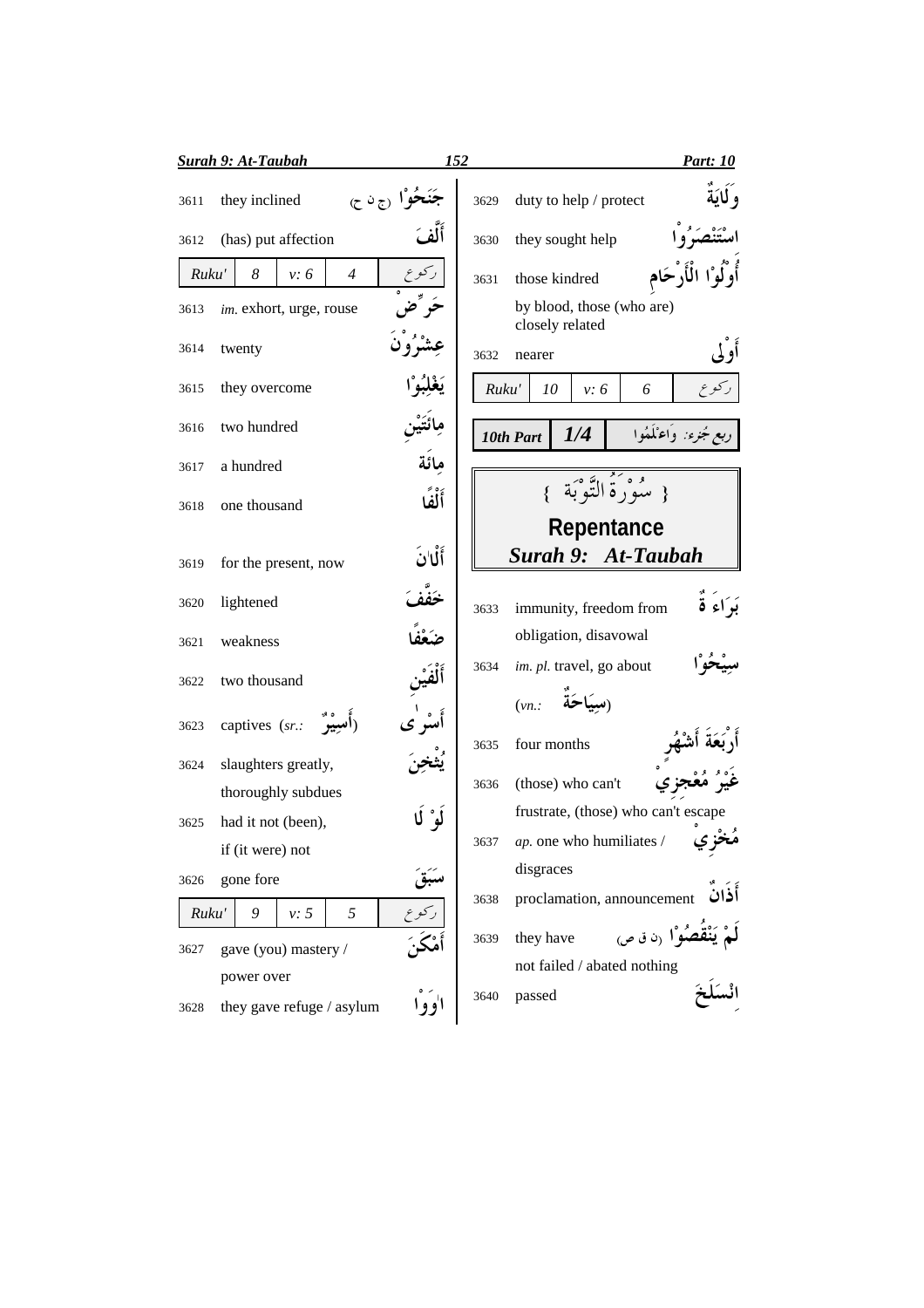|       | <b>Surah 9: At-Taubah</b>                                                           | 153    |               | <b>Part: 10</b>                                      |
|-------|-------------------------------------------------------------------------------------|--------|---------------|------------------------------------------------------|
| 3641  | نْهُرُ الْحُرُمَ<br>the sacred /                                                    |        | 3660          | anger, rage, indignation                             |
| 3642  | inviolable months<br>im. pl. besiege, confine<br>beleaguer                          |        | 3661          | pv. you are left alone /<br>spared                   |
| 3643  | im. pl. lay / sit waiting                                                           |        | 3662<br>Ruku' | friend, protector<br>2<br>8<br>v: 10                 |
| 3644  | ambush                                                                              |        | 3663          | كان<br>it is not right                               |
| 3645  | im. pl. leave free, leave alone                                                     |        | 3664          | they maintain, 3666                                  |
| 3646  | anyone                                                                              | أحَلُّ | 3665          | providing water /                                    |
| 3647  | تَجَار ك<br>sought your protection                                                  |        |               | giving drink to the pilgrims,                        |
| 3648  | im. protect                                                                         |        | 3666          | maintenance                                          |
| 3649  | place of safety                                                                     |        | 3667          | (to pray in and to look after)<br>they are not equal |
| Ruku' | 7<br>v: 6<br>1                                                                      |        | 3668          | greater in worth, higher in                          |
| 3650  | they overcome /                                                                     |        |               | degree / rank                                        |
|       | get upper hand                                                                      |        | 3669          | pl. triumphant                                       |
| 3651  | يَوْقَبُوْا <sub>ً (ر</sub> ق ب <sub>)</sub><br>they do not<br>pay regard / respect |        | 3670          | delights, pleasure, blessings                        |
| 3652  | kinship                                                                             |        |               | 3670a lasting, enduring                              |
| 3653  | covenant, agreement, tie                                                            |        | 3671          | they loved                                           |
| 3654  | $fg$ . refuses, is averse                                                           |        | 3672          | tribe, family, kindred                               |
| 3655  | <b>i</b> أَنْكَثُوا (ن ك ث) they broke / violated                                   |        | 3673          | acquired, gained<br>افترف                            |
| 3656  | leaders, chiefs (sr.: إهَام                                                         |        | 3674          | slackening (of trade),                               |
| 3657  | they intended                                                                       |        | 3675          | decline (of commerce)<br>dwellings                   |
| 3658  | has more right, worthier                                                            | أحَقَ  |               | (sr.                                                 |
| 3659  | heals                                                                               |        |               |                                                      |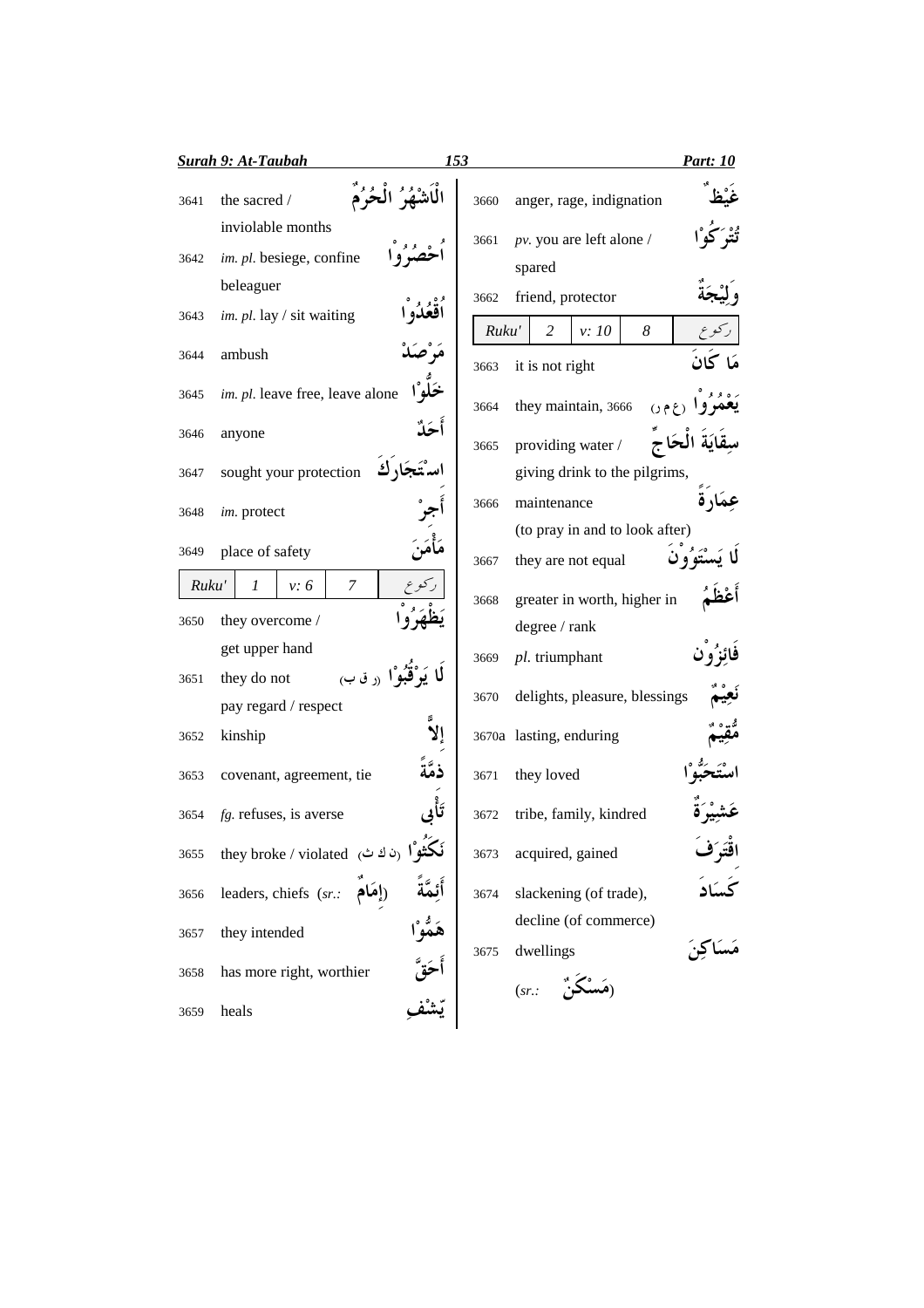|       | <u>Surah 9: At-Taubah</u>                                           |                          | 154  |                             |                                                                 | <b>Part:</b> 10 |
|-------|---------------------------------------------------------------------|--------------------------|------|-----------------------------|-----------------------------------------------------------------|-----------------|
| 3676  | dearer                                                              |                          | 3692 | priests, scholars           |                                                                 |                 |
| 3677  | im. pl. wait                                                        |                          | 3693 | those who renounced         |                                                                 |                 |
| Ruku' | $\mathfrak{Z}$<br>9<br>v: 8                                         |                          |      | the world                   |                                                                 |                 |
| 3678  | fields                                                              |                          | 3694 | they put off / extinguish   |                                                                 |                 |
| 3679  | a place between                                                     |                          |      | ااطفاء<br>$(vn)$ :          |                                                                 |                 |
|       | Makkah and Taif where a battle<br>was fought in 8th year of Hijri.  |                          | 3695 | will not allow              |                                                                 |                 |
| 3680  | fg. straitened, constrained                                         | ضاقت                     | 3696 | makes it prevail            |                                                                 |                 |
| 3681  | fg. became vast / wide                                              |                          |      | 1/2<br>10th Part            | خجرء: وَاعْلَمُوا                                               |                 |
| 3682  | ap. those who turn                                                  |                          | 3697 | they hoard /                | ا ك ن ن                                                         |                 |
|       | their backs in a fight, who turn                                    |                          |      | treasure up                 |                                                                 |                 |
|       | back in retreat                                                     |                          | 3698 | gold                        |                                                                 |                 |
| 3683  | calm, tranquillity,                                                 |                          | 3699 | silver                      |                                                                 |                 |
|       | peace of reassurance                                                |                          |      | $pv$ . will be heated       |                                                                 |                 |
| 3684  | forces, hosts                                                       |                          | 3700 |                             |                                                                 |                 |
| 3685  | unclean, impure                                                     |                          | 3701 | $pv$ . will be branded with |                                                                 |                 |
| 3686  | year                                                                | عَام                     | 3702 | foreheads                   |                                                                 |                 |
| 3687  | poverty (due to loss of trade)                                      |                          |      | (sr.                        |                                                                 |                 |
| 3688  | a tax, taken yearly                                                 |                          | 3703 | flanks, sides               |                                                                 |                 |
|       | from the free able-bodied non-Muslim<br>male subjects of the Muslim |                          |      | (sr.                        |                                                                 |                 |
|       | government that ensures them                                        |                          | 3704 | to hoard, to treasure       |                                                                 |                 |
|       | protection.                                                         |                          |      |                             |                                                                 |                 |
| 3689  | with their hands                                                    |                          | 3705 | number                      |                                                                 |                 |
| 3690  | pl. who are subdued                                                 | عَنْ يَدِ<br>صَاغِرُوْنَ | 3706 | four                        |                                                                 |                 |
| Ruku' | $\overline{4}$<br>v: 5<br>10                                        |                          | 3707 | inviolable, sacred          |                                                                 |                 |
| 3691  | they imitate                                                        |                          |      |                             | (Ziqa'da, Zilhajjah, Muharram<br>and Rajab are sacred months in |                 |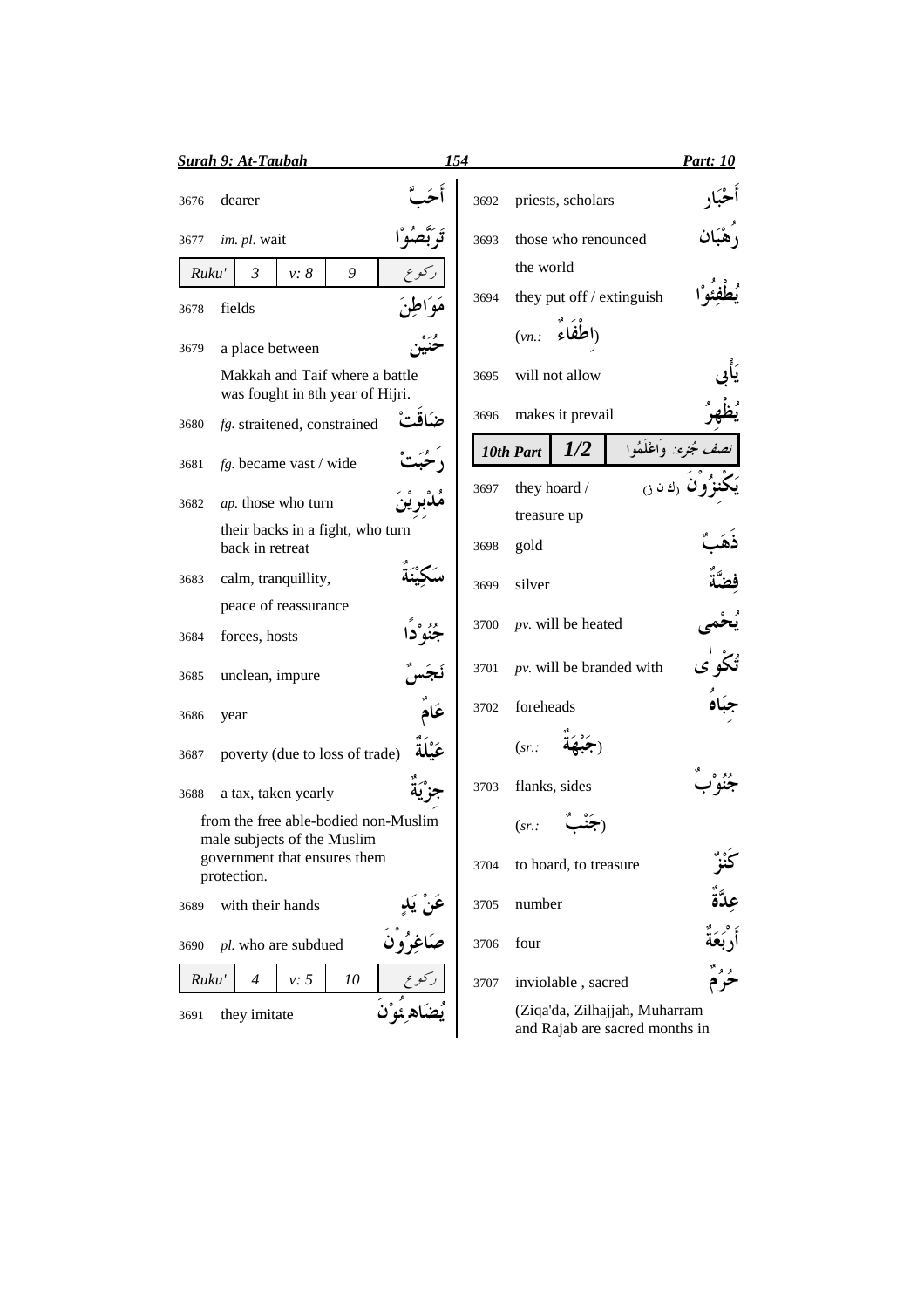|       | 155<br><b>Surah 9: At-Taubah</b>                         |      |                                       | <b>Part: 10</b>     |
|-------|----------------------------------------------------------|------|---------------------------------------|---------------------|
|       | which war is prohibited as a<br>sign of respect to Hajj) | 3725 | they waver / hesitate                 |                     |
| 3708  | كافة<br>all together                                     | 3726 | to go forth, setting out              |                     |
| 3709  | postponement, transposing                                | 3727 | they made preparation                 |                     |
|       | the sacred months<br>with ordinary months                | 3728 | preparation, equipment                |                     |
| 3710  | they make up /                                           | 3729 | to be sent forth                      |                     |
| Ruku' | make it agree<br>5<br>11<br>v: 8                         | 3730 | trouble, evil                         |                     |
| 3711  | im. pl. go forth, march forth                            | 3731 | hurried to and fro                    |                     |
| 3712  | pl. you became                                           | 3732 | ap. eager listeners                   |                     |
|       | heavy                                                    | 3733 | among you                             |                     |
| 3713  | second of the two                                        | 3734 | they upset / turned things            |                     |
| 3714  | low                                                      |      | upside down                           |                     |
| 3715  | uppermost, supreme                                       | 3735 | im. allow me,                         | ائذن                |
| 3716  | lightly (armed)                                          | 3736 | give me exemption<br>they have fallen |                     |
| 3717  | heavily (armed)                                          | 3737 | $fg.$ grieves                         |                     |
| 3718  | adventure, gain                                          |      |                                       |                     |
|       |                                                          | 3738 | well pleased, rejoiced                |                     |
| 3719  | easy, moderate                                           | 3739 | $fg$ . one                            |                     |
| 3720  | fg. appeared far                                         | 3740 | dl. two good /                        |                     |
| 3721  | (tiresome) long distance<br>سقه                          |      | glorious things                       |                     |
| Ruku' | کوع<br>v: 5<br>6<br>12                                   | 3741 | willingly                             |                     |
| 3722  | you granted leave /                                      | 3742 | unwillingly                           | طَوْعًا<br>كَرْهًا  |
|       | exemption                                                |      |                                       |                     |
| 3723  | asks leave / exemption                                   | 3743 | pl. contributions, spendings          | نَفَقَات<br>کُسَالی |
| 3724  | $fg$ . became prey to doubt                              | 3744 | lazily                                |                     |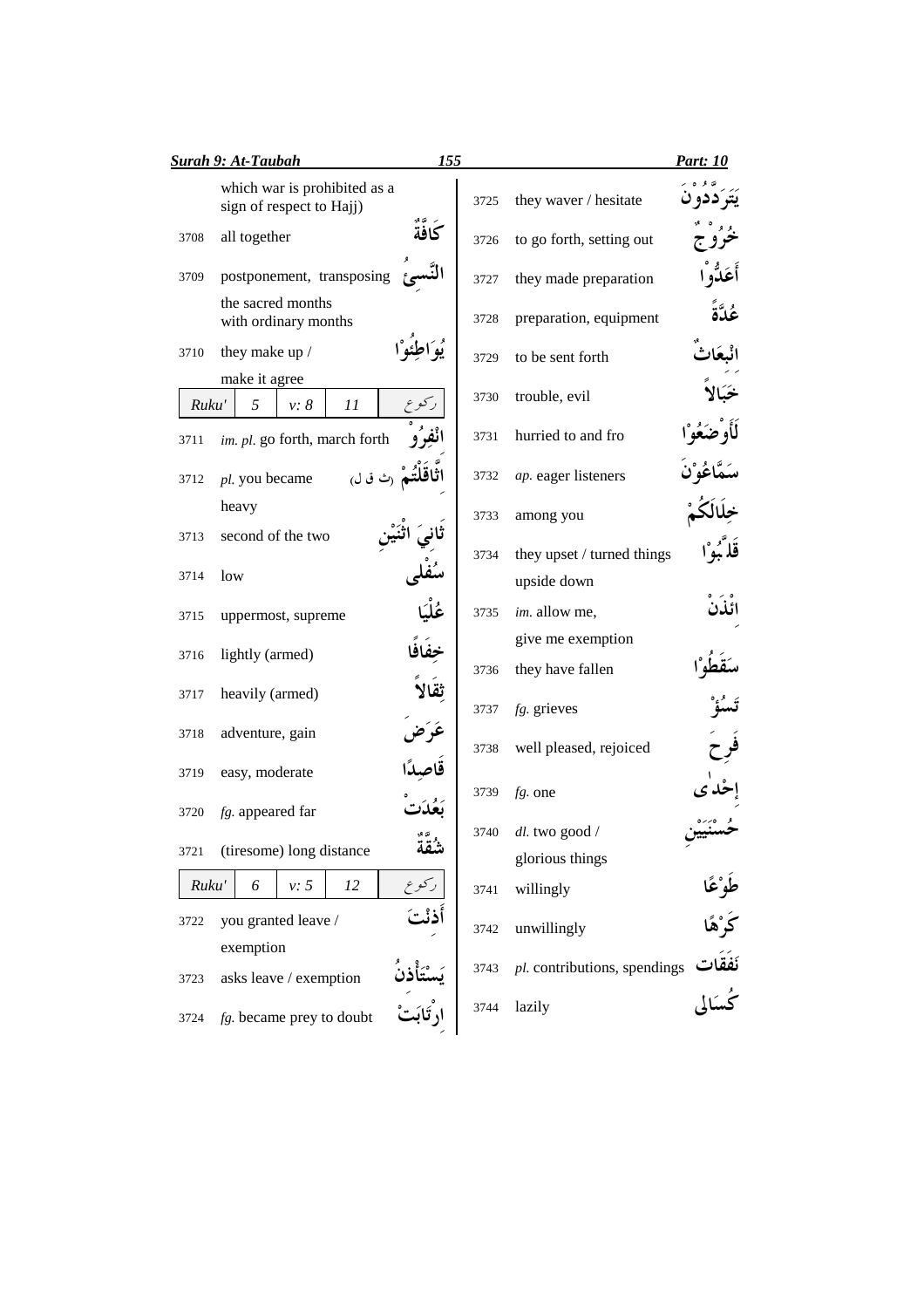|       | <b><u>Surah 9: At-Taubah</u></b>       | 156   |             |                     |                           | <b>Part: 10</b>               |
|-------|----------------------------------------|-------|-------------|---------------------|---------------------------|-------------------------------|
| 3745  | caused to depart                       |       | 10th Part   | 3/4                 |                           | ثلاثة ارباع مجزء: وَاغْلَمُوا |
| 3746  | they are afraid                        | 3763  |             |                     | opposes, sets against     |                               |
| 3747  | place to flee to,                      | 3764  | talk idly   |                     |                           |                               |
|       | place of refuge                        |       |             |                     |                           |                               |
| 3748  | pl. caves                              | 3765  | jest, play  |                     |                           |                               |
| 3749  | place to enter,                        | 3766  |             |                     | ni. pl. make no excuse    |                               |
|       | a retreating hole                      | Ruku' |             | 8                   | 14<br>v: 7                |                               |
| 3750  | they run away in haste /               | 3767  |             | portion, share      |                           |                               |
|       | in obstinate rush                      |       |             |                     | you indulged in idle talk |                               |
| 3751  | slanders, finds fault                  | 3768  |             |                     |                           |                               |
| 3752  | $pv$ are / were given                  | 3769  |             | overthrown (cities) |                           |                               |
| 3753  | they are enraged                       | 3770  | fg. came    |                     |                           |                               |
| 3754  | enough for us,                         | 3771  |             | gardens of Eden,    |                           |                               |
|       | sufficient unto us                     |       |             | everlasting gardens |                           |                               |
|       |                                        | Ruku' |             | 9                   | 15<br>v: 6                |                               |
| 3755  | ap. those who turn with                | 3772  | im. be hard |                     |                           |                               |
|       | hope, those who implore                |       |             |                     |                           |                               |
| Ruku' | 7<br>v: 17<br>13                       | 3773  |             |                     | found fault, took revenge |                               |
| 3756  | <i>ap</i> . those who are employed $q$ | 3774  | it will be  |                     |                           |                               |
| 3757  | be reconciled, be won over             | 3775  | chastised,  |                     |                           |                               |
| 3758  | , قار<br>necks, those in bondage,      |       |             |                     | put as a consequence      |                               |
|       | slaves                                 | 3776  |             | failed to fulfill,  |                           |                               |
| 3759  | debtors, those in debt                 |       |             | turned adverse      |                           | أخْلَفُوْا<br>مُطَّبِّع       |
|       |                                        | 3777  |             |                     | those who do something    |                               |
| 3760  | wayfarer                               |       | willingly   |                     |                           |                               |
| 3761  | they hurt                              | 3778  | endeavor    |                     |                           |                               |
| 3762  | وو»<br>أَذَنَ<br>ear                   | 3779  | seventy     |                     |                           |                               |
|       |                                        |       |             |                     |                           |                               |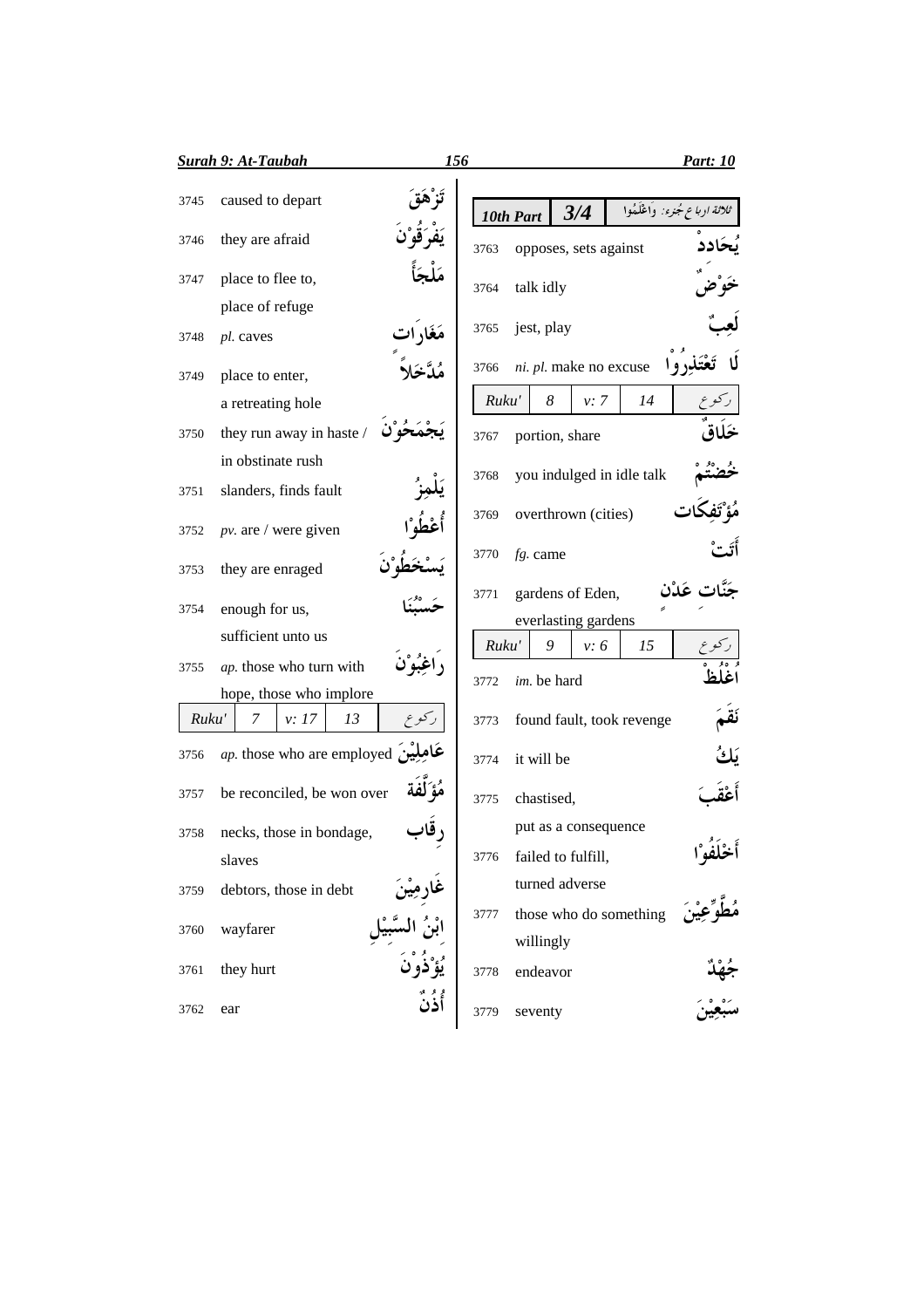|       | <b>Surah 9: At-Taubah</b>                     |        | 157   |                                  |      |               | Part: 11                    |
|-------|-----------------------------------------------|--------|-------|----------------------------------|------|---------------|-----------------------------|
| Ruku' | 10<br>$v: \delta$<br>16                       |        | 3795  | they make excuses                |      |               |                             |
| 3780  | pp. those left behind                         |        | 3796  | to make excuse                   |      |               |                             |
| 3781  | behind                                        |        | 3797  | news, matters                    |      |               |                             |
| 3782  | sitting                                       |        | 3798  | more likely to be                |      |               |                             |
| 3783  | heat                                          |        | 3799  | loss, penalty, fine              |      |               | مَغْرَمًا                   |
| 3784  | let them laugh,                               |        | 3800  | pl. circles / turns / changes    |      |               | دو ائر                      |
|       | they should laugh                             |        |       | (of fortunes)                    |      |               |                             |
| 3785  | let them weep,                                |        | 3801  | sr. circle / turn / change       |      |               | دائرَة                      |
|       | they should weep                              |        |       | (of fortune)                     |      |               |                             |
|       | خَالِفِيْنَ 3785a those who remained behind   |        | 3802  | pl. approaches,                  |      |               |                             |
| 3786  | those who have                                |        |       | things that bring (them) near    |      |               |                             |
|       | wealth and influence                          |        | 3803  | blessings                        |      |               |                             |
| 3787  | (women) who are left                          | عه آلة | 3804  | sr. approach, 3802               |      |               |                             |
|       | behind when their husbands<br>go out (on war) |        | Ruku' | 12                               | v:10 | $\mathcal{I}$ |                             |
| Ruku' | 11<br>v: 9<br>17                              |        | 3805  | ap. those who are first /        |      |               |                             |
| 3788  | ap. those who make                            |        |       | foremost                         |      |               |                             |
|       | excuses                                       |        | 3806  | around you                       |      |               |                             |
| 3789  | the Arabs living in desert                    |        | 3807  | they became stubborn /           |      |               |                             |
| 3790  | they are sincere and true                     |        |       | persisted                        |      |               |                             |
| 3791  | I give ride                                   |        | 3808  | they acknowledged /<br>confessed |      |               |                             |
| 3792  | tears                                         |        | 3809  | they mixed / mingled             |      |               |                             |
| 3793  | way                                           |        | 3810  | im. pray (for them)              |      |               | حلطو<br>صَلِّ<br>مُرْجَوْرُ |
| 3794  | pl. rich (persons)                            |        | 3811  | assuagement, relief              |      |               |                             |
|       | : يَعْتَذِرُوْنَ<br>Part:11                   |        | 3812  | those who are made to            |      |               |                             |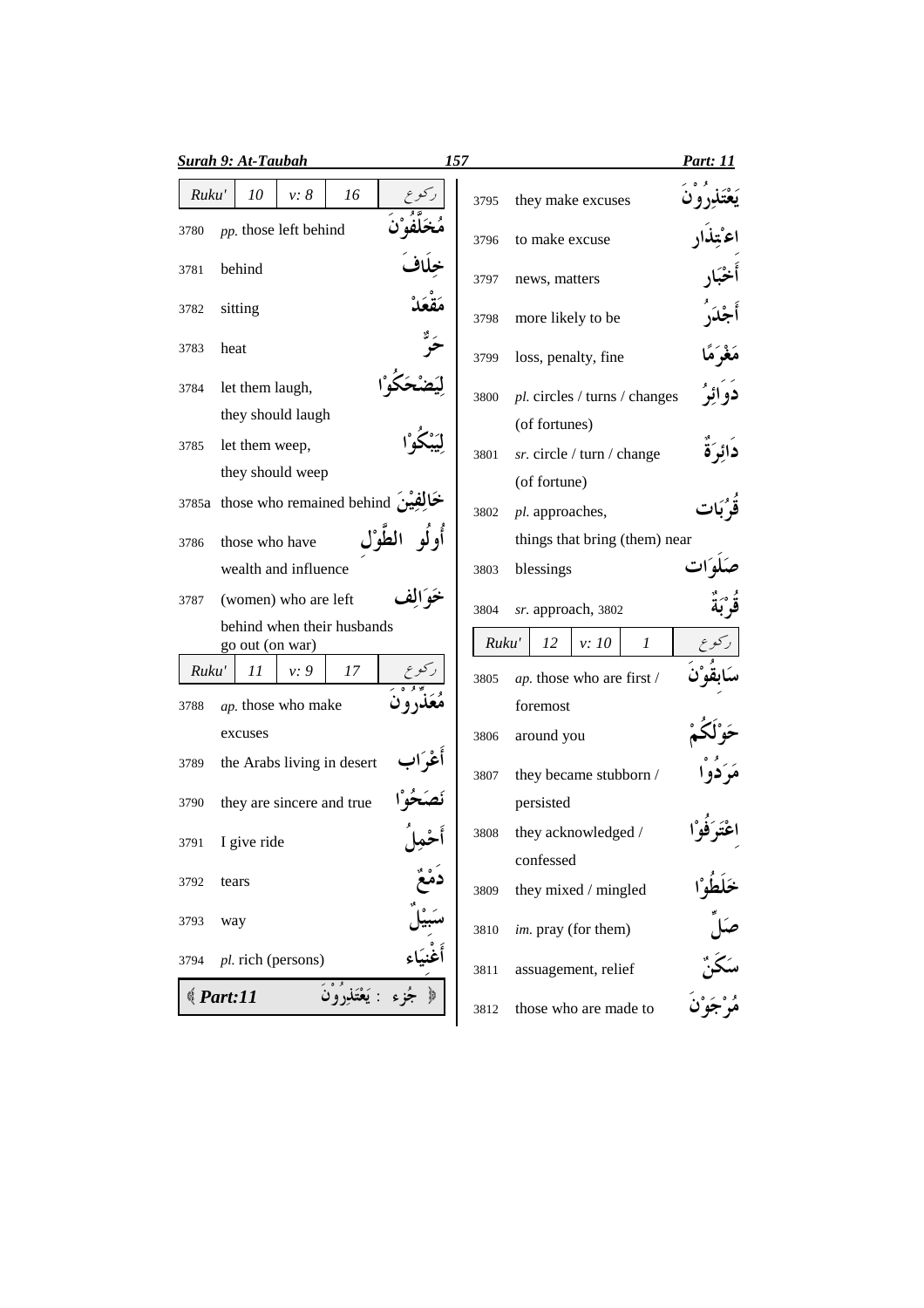|       | <b>Surah 9: At-Taubah</b>                         | 158        |       |                                             |      |                | <u> Part: 11</u>                 |
|-------|---------------------------------------------------|------------|-------|---------------------------------------------|------|----------------|----------------------------------|
|       | await, those held in suspense                     |            | 3831  | hour of hardship,                           |      |                |                                  |
| 3813  | to put off (for a while)                          |            |       | time of distress                            |      |                |                                  |
| 3814  | ambush, outpost                                   |            | 3832  | three                                       |      |                |                                  |
| 3815  | warred against                                    |            | 3833  | $pv$ . they were left behind                |      |                |                                  |
| 3816  | ni. do not stand, never stand                     |            | 3834  | fg. straitened, constrained,                |      |                |                                  |
| 3817  | founded on                                        |            | 3835  | 3680<br>$fg$ . became vast / spacious, 3681 |      |                |                                  |
| 3818  | building                                          |            | Ruku' | 14                                          | v: 8 | $\mathfrak{Z}$ |                                  |
| 3819  | brink, bank, edge                                 | شَة        | 3836  | thirst                                      |      |                |                                  |
| 3820  | precipice, cliff                                  |            | 3837  | fatigue, tiredness                          |      |                |                                  |
| 3821  | that which is ready                               |            | 3838  | hunger                                      |      |                |                                  |
|       | to crumble down                                   |            |       | they walk / stepped                         |      |                |                                  |
| 3822  | tumbled down with him,                            |            | 3839  |                                             |      |                |                                  |
|       | broke down with him                               |            | 3840  | any step                                    |      |                |                                  |
| 3823  | will never cease                                  | لا يَزَال  | 3841  | to gain                                     |      |                |                                  |
| 3824  | they built                                        | بَنَوْا    | 3842  | valley                                      |      |                | و ادىًا                          |
| 3825  | doubt, suspicion                                  |            | Ruku' | 15                                          | v: 4 | $\overline{4}$ |                                  |
| Ruku' | $\overline{c}$<br>13<br>v: 11                     |            | 3843  | they are nearer to you                      |      |                |                                  |
| 3826  | ap. those who praise                              |            | 3844  | harshness, to be stern                      |      |                |                                  |
| 3827  | ap. those who fast,                               |            |       | 11th Part                                   | 1/4  |                |                                  |
|       | those who wander in devotion<br>to cause of Allah |            | 3845  | $pv$ . they are put in trial /              |      |                |                                  |
| 3828  | ap. those who forbid                              | نَاهُوْ`نَ |       | test                                        |      |                |                                  |
|       | (others from)                                     |            | 3846  | every year                                  |      |                |                                  |
| 3829  | tender-hearted, soft-hearted                      | أو اد      | 3847  | turned                                      |      |                | كُلَّ عَامٍ<br>صَرَفَ<br>عَزيْزٌ |
| 3830  | forbearing, clement, patient                      |            | 3848  | grievous                                    |      |                |                                  |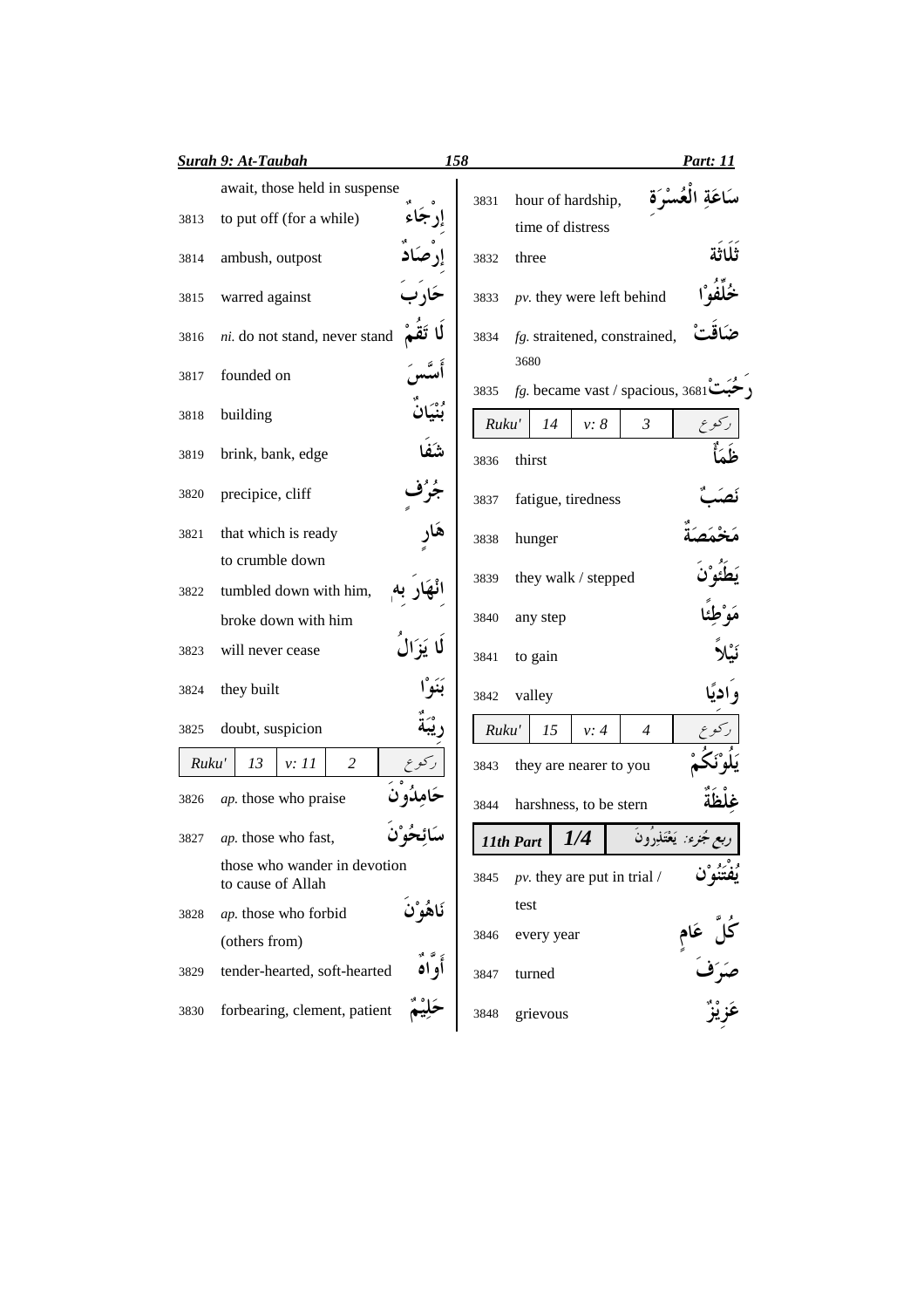|       | <b>Surah 10: Younus</b>                           | 159   |                                           | <u>Part: 11</u>      |
|-------|---------------------------------------------------|-------|-------------------------------------------|----------------------|
| 3849  | you're overburdened/<br>made to suffer            | 3862  | they do not expect /<br>hope              |                      |
| 3850  | full of pity, most kind                           | 3863  | call, prayer                              |                      |
| 3851  | suffices me,                                      | 3864  | greeting                                  |                      |
|       | sufficient to me                                  | Ruku' | $\boldsymbol{l}$<br>v: 10<br>6            |                      |
|       | 3852 The tremendous<br>Throne, The Supreme Throne | 3865  | hastens                                   |                      |
| Ruku' | ركوع<br>16<br>5<br>v: 7                           | 3866  | vn. to desire with haste                  |                      |
|       | ده کشوه<br>سوره يونس                              | 3867  | on his side                               |                      |
|       | (Prophet) Jonah 邂                                 | 3868  | ap. prodigals,                            |                      |
|       | <b>Surah 10: Younus</b>                           |       | extravagant people                        |                      |
| 3853  | قدَم<br>good actions                              | 3869  | im. bring                                 |                      |
|       | (they had) advanced                               | 3870  | other than this                           | هَذا                 |
| 3854  | begins                                            | 3871  | im. change                                |                      |
| 3855  | creation                                          | 3872  | I make you know                           |                      |
| 3856  | repeats                                           | 3873  | I dwelt, I tarried                        |                      |
| 3857  | splendor, bright,                                 | 3874  | (a big portion of) life                   | ڠؙۿؙڔٞۘٳ             |
|       | shining glory                                     |       |                                           |                      |
| 3858  | measured, disposed                                | Ruku' | $\overline{c}$<br>$\overline{7}$<br>v: 10 |                      |
| 3859  | مَنَازل<br>stages                                 | 3875  | keep moving / blowing                     |                      |
|       | (مَنْذِ الْمُ<br>(sr.                             | 3876  | stormy wind                               | غاصِعہ               |
| 3860  | number                                            | 3877  | they rebel / transgress                   | ؘؽۜۼؙۅ۠ۯؘ            |
| 3861  | عَدَدٌ<br>سِنِیْنَ<br>years                       | 3878  | plants, greenery                          | نَبَاتٌ              |
|       | (sr.                                              | 3879  | ornament, adornment                       | زُخْرُف<br>حَصِيْدًا |
|       |                                                   | 3880  | reaped corn,                              |                      |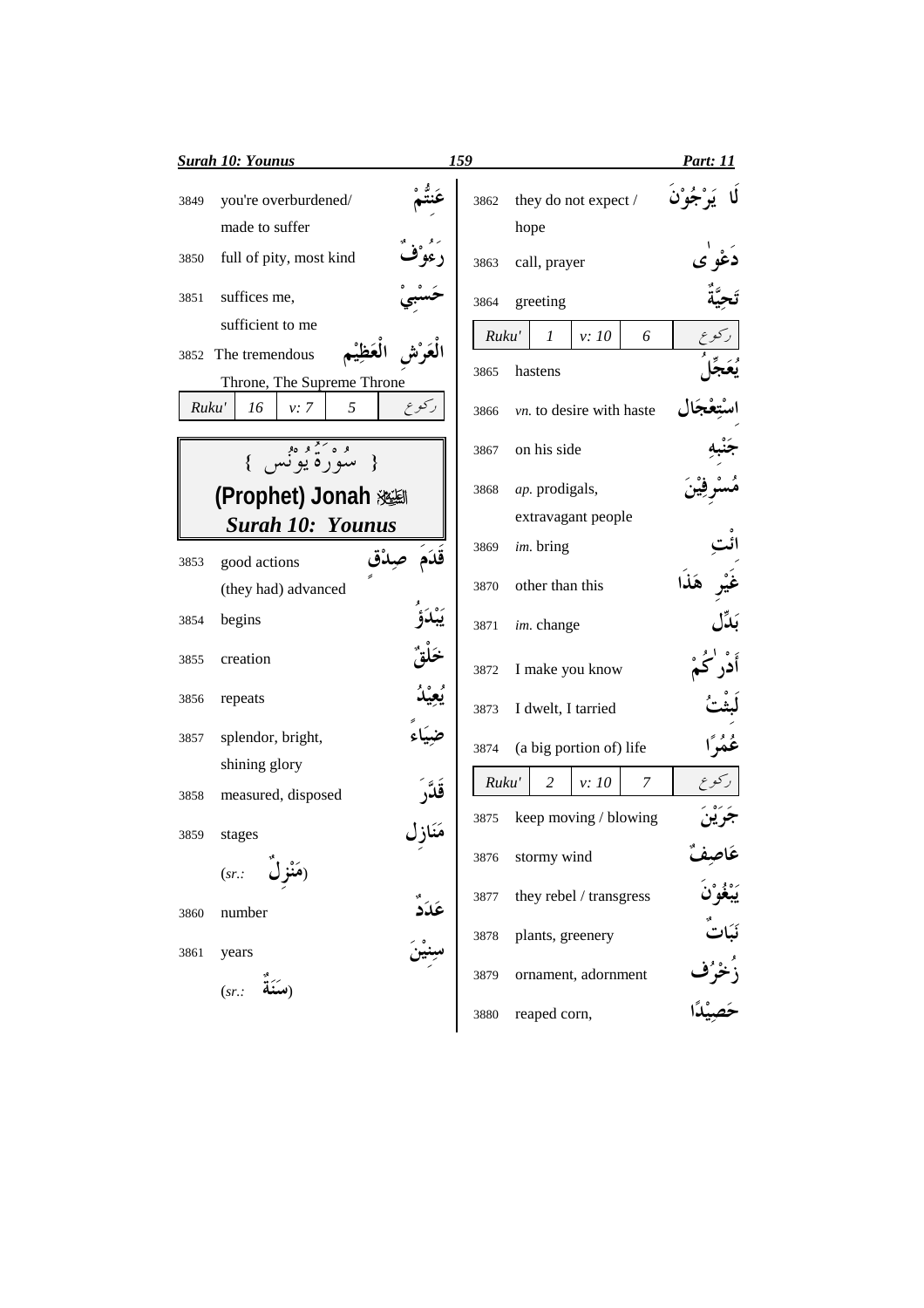|       | <b>Surah-10: Younus</b><br><b>160</b>                    |      |           |                 |                         |    | <b>Part: 11</b>                  |
|-------|----------------------------------------------------------|------|-----------|-----------------|-------------------------|----|----------------------------------|
|       | clean-mown harvest                                       | 3898 |           |                 | a part of the day       |    |                                  |
| 3881  | <b>ل</b> ا يَوْهَقُ <sub>(ر</sub> ه ق<br>will not cover, | 3899 |           | they recognize  |                         |    |                                  |
|       | will not overshadow                                      |      |           | one another     |                         |    |                                  |
| 3882  | covered, overshadowed                                    |      |           | when            |                         |    |                                  |
| 3883  | darkness                                                 | 3900 |           |                 |                         |    |                                  |
| 3884  | عَاح<br>ap. protector, defender                          | 3901 |           | by night        |                         |    | مَاذَا                           |
| 3885  | pv. are covered /                                        | 3902 |           |                 | what is there of,       |    |                                  |
|       | overcast with                                            |      |           |                 | what could there be     |    |                                  |
| 3886  | slices, pieces (sr.:<br>لة                               | 3903 |           |                 | they seek information   |    |                                  |
| 3887  | darkness, pitch dark                                     | 3904 |           | yea, yes        |                         |    |                                  |
|       |                                                          | 3905 |           |                 | by (oath) my Lord       |    |                                  |
| 3888  | (stand at) your place                                    |      | Ruku'     | 5               | v:13                    | 10 |                                  |
| 3889  | ز يا<br>separated, split                                 | 3906 |           | regret, remorse |                         |    | نكامة                            |
| 3890  | to us only                                               | 3907 | Lo!       |                 |                         |    | ÚÍ                               |
| 3891  | then and there                                           | 3908 |           |                 | has Allah permitted?    |    | اللهُ أَذنَ                      |
| 3892  | experience, apprehend                                    |      | Ruku'     | 6               | v: 7                    | 11 |                                  |
| 3893  | fg. sent before, did in past                             | 3909 |           | you are not     |                         |    |                                  |
| Ruku' | $\mathfrak{Z}$<br>ركوع<br>8<br>v: 10                     | 3910 |           |                 | condition, business     |    |                                  |
|       | ، مُجزء: يَعْتَذِرُون<br>11th Part                       | 3911 |           |                 | you start doing         |    |                                  |
| 3894  | or who is?                                               | 3912 |           |                 | escapes not, not hidden |    |                                  |
| 3895  | fg. proved true                                          | 3913 |           | smaller         |                         |    |                                  |
| 3896  | cannot find guidance                                     | 3914 |           |                 | they only guess/        |    |                                  |
| Ruku' | $\overline{4}$<br>9<br>v: 10                             |      |           |                 | make conjectures        |    |                                  |
| 3897  | they didn't stay,                                        |      | Ruku'     | 7               | v:10                    | 12 |                                  |
|       | hadn't tarried                                           |      | 11th Part |                 | 3/4                     |    | ثلاثة ارباع جُنرء: يَعْتَذِرُونَ |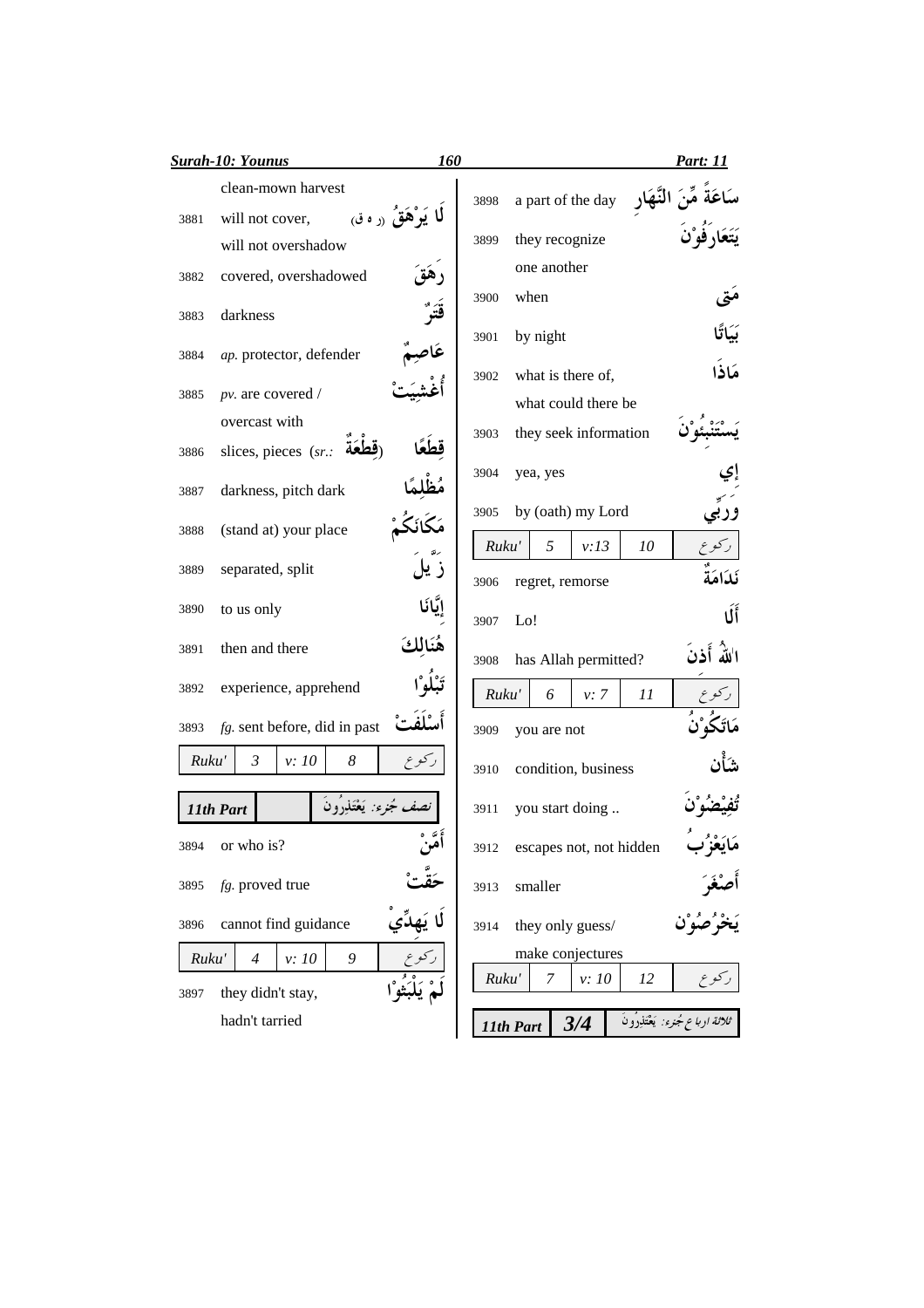|       | <b>Surah 11: Hud</b>              | 161           | Part: 12                                                           |
|-------|-----------------------------------|---------------|--------------------------------------------------------------------|
| 3915  | my sojourn, my staying            | 3933          | one who can keep back / repel $\bullet$                            |
| 3916  | vn. reminding, admonishing        |               | ر کو ع<br>Ruku'<br>11<br>v: 6<br>16                                |
| 3917  | dubious, hesitating               | غُمَّةُ       | { سُوَرَةٌ هُوْدٍ }                                                |
|       | 3917a those who warn              |               | (Prophet) Hud                                                      |
| 3918  | those who are warned              |               | Surah 11: Hud                                                      |
| 3919  | <b>تَلفتَ</b> رل ف ت<br>you turn  | 3934          | pv. perfected,                                                     |
| 3920  | greatness, supremacy              | 3935          | guarded, decisive<br>$pv.$ explained in detail /                   |
| Ruku' | 8<br>v: 12<br>13                  |               | expounded                                                          |
| 3921  | lofty, tyrant                     | عَال<br>3936  | ڵڵۮؙڽۨ<br>from near                                                |
| 3922  | dl. (you both)                    | 3937          | He will give / grant                                               |
|       | provide dwellings                 | 3938          | they fold up                                                       |
| 3923  | مس (ط م س)<br>im. deface, destroy |               | they cover (with clothing) $\ddot{\mathbf{u}}$                     |
| 3924  | im. harden                        | 3939          |                                                                    |
| 3925  | $pv.$ is / was accepted           | 3940          | clothes, garments                                                  |
| 3926  | ni. dl. do not follow             |               | (sr. :<br>جُزِء : وَمَامِنْ دَآبَة<br>$\text{\textdegree}$ Part:12 |
| 3927  | overtook                          | أدر ك         |                                                                    |
| 3928  | body                              | 3941<br>بَدَن | we delayed, held back                                              |
| Ruku' | 9<br>v: 10<br>14                  | 3942          | reckoned time,<br>definite term                                    |
| 3929  | abode, settlement                 | 3943          | what keeps (it) back                                               |
| 3930  | they read                         | 3944          | cannot be                                                          |
| 3931  | avail not                         |               | turned away                                                        |
| 3932  | warners (sr.:                     |               | Ruku'<br>$\boldsymbol{l}$<br>$v: \delta$<br>1<br>is despairing     |
| Ruku' | 10<br>15<br>v: 11                 | 3945          |                                                                    |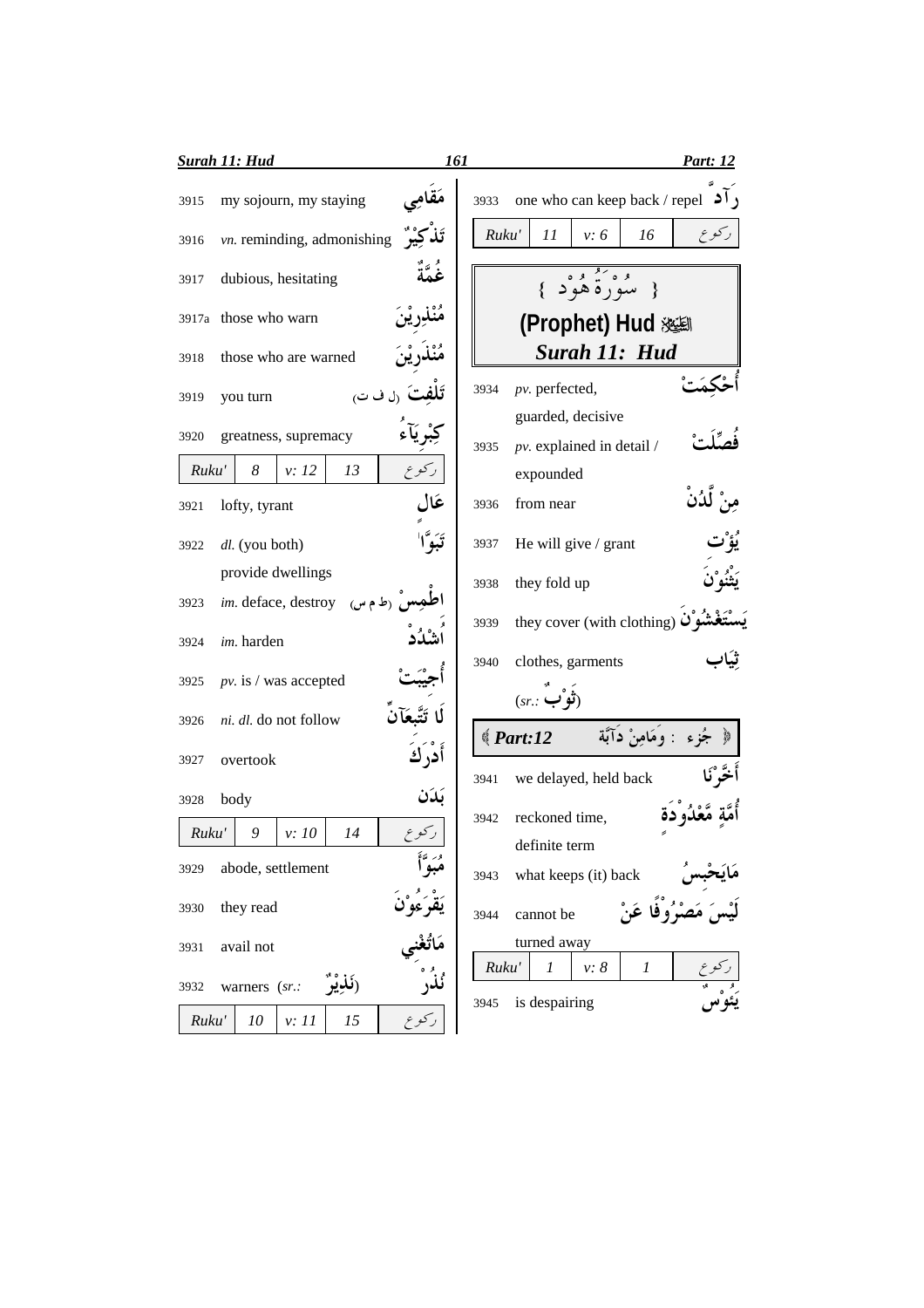|       | Surah 11: Hud                                  | 162                   |       |                                           | <u>Part: 12</u> |
|-------|------------------------------------------------|-----------------------|-------|-------------------------------------------|-----------------|
| 3946  | thankless, ungrateful                          |                       | 3964  | dl. (both of them are)                    |                 |
| 3947  | graces, favors                                 |                       | Ruku' | equal<br>$\overline{2}$<br>2<br>v: 16     |                 |
| 3948  | exulting                                       |                       | 3965  | abject, meanest                           |                 |
| 3949  | boastful                                       |                       | 3966  | at first thought,                         |                 |
| 3950  | ap. foresaker,                                 |                       |       | apparently                                |                 |
|       | one who gives up                               |                       | 3967  | made obscure from sight                   |                 |
| 3951  | straitened                                     |                       | 3968  | we compel / adhere                        |                 |
| 3952. | invented, fabricated                           |                       | 3969  | ap. one who drives away                   |                 |
| 3953  | we repay fully                                 |                       | 3970  | vn. to drive away,                        |                 |
| 3954  | $pv.$ they will<br>$($ ب خ س $($               |                       |       | to track away                             |                 |
|       | not be given less,<br>will not have diminution |                       | 3971  | scorn! to hold in<br>mean estimation      |                 |
| 3955  | they contrived/<br>ا رص ن ع) $\mathsf{I}$      |                       | 3972  | crime, guilt                              |                 |
|       | designed                                       |                       |       |                                           |                 |
| 3956  | clans, sects                                   |                       | 3973  | my guilt, my crime                        |                 |
|       | $(sr.: \leftrightarrow$                        |                       | Ruku' | $\mathfrak{Z}$<br>$\mathfrak{Z}$<br>v: 11 |                 |
| 3957  | im. you be not                                 | لما تَكُ              | 3974  | im. be not distressed,<br>don't grieve    |                 |
| 3958  | doubt                                          |                       | 3975  | im. build, make                           |                 |
| 3959  | $pv.$ they are                                 |                       |       | (to build, to make:                       |                 |
|       | brought before                                 |                       | 3976  | our eyes                                  |                 |
| 3960  | witnesses (sr.:                                | أشْهَاد<br>لَا جَرَمَ |       |                                           |                 |
| 3961  | surely, without a doubt                        |                       | 3977  | ni. speak not                             |                 |
| 3962  | the greatest losers                            | لْأَخْسَرُوْنَ        | 3978  | will fall / unloose                       |                 |
|       |                                                |                       | 3979  | gushed forth                              | فار             |
| 3963  | they humbled / bowed                           |                       | 3980  | oven                                      |                 |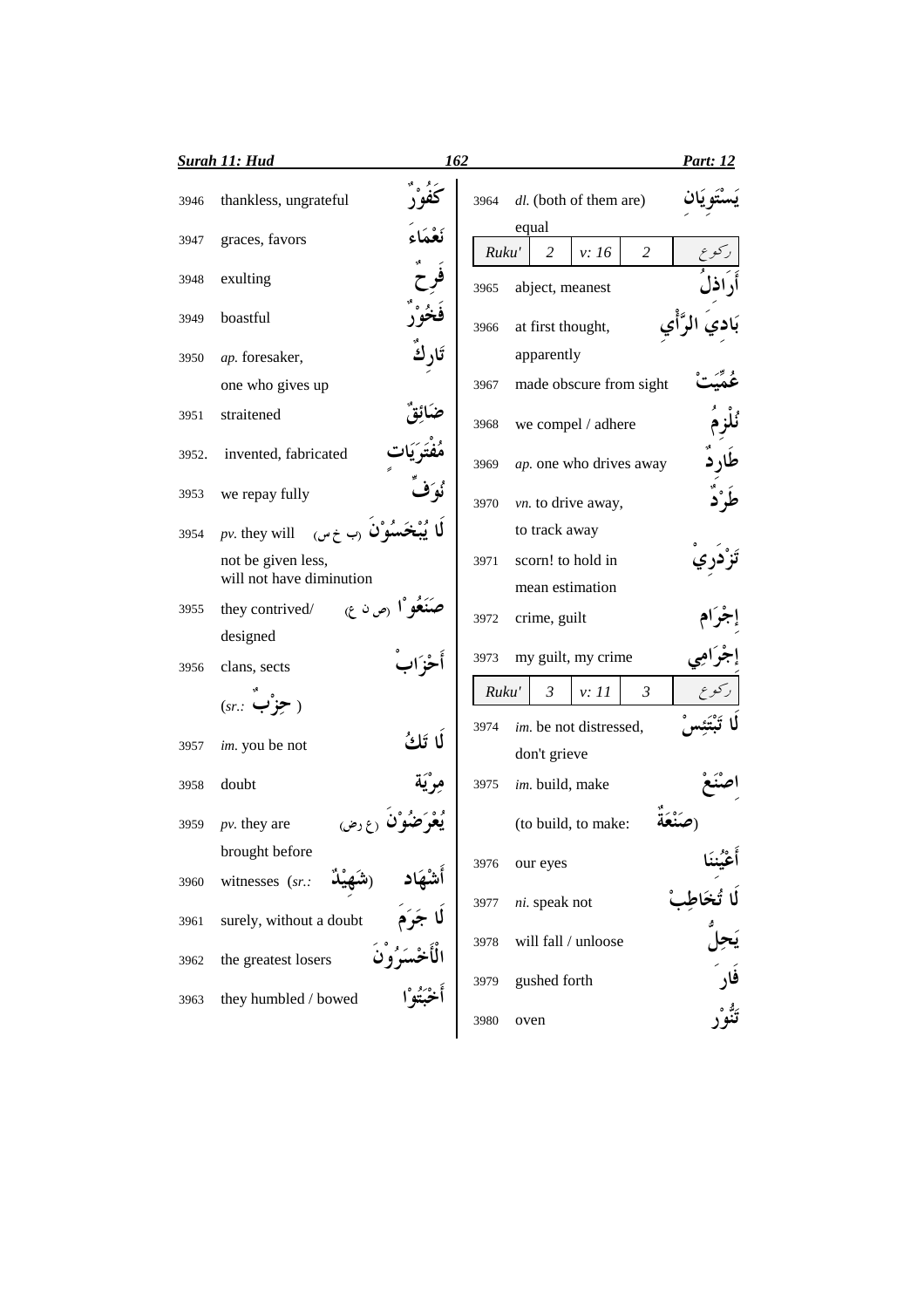|               | <b>Surah-11: Hud</b>                                               | 163   |                                               | <b>Part: 12</b>      |
|---------------|--------------------------------------------------------------------|-------|-----------------------------------------------|----------------------|
| 3981          | ا <b>رکبُوْ</b> ا <sub>(ر</sub> ك ب) <i>im. pl.</i> ride / embark  | 3999  | denied, opposed                               |                      |
| 3982          | its course / sailing                                               | 4000  | arrogant enemy of truth                       |                      |
| 3983          | مُرْسَاهَا<br>its mooring / anchoring                              | 4001  | they were pursued by                          |                      |
| 3984          | مَعْزِل<br>aloof, apart                                            | Ruku' | 5<br>5<br>v: 11                               |                      |
| 3985          | ا'وي<br>I will betake myself                                       | 4002  | made you to dwell                             |                      |
| 3986          | حَالَ<br>came in between                                           | 4003  | ap. responsive                                |                      |
| 3987          | im. swallow up                                                     | 4004  | one in whom people<br>have great expectations |                      |
| 3988          | im. hold, cease                                                    | 4005  | loss, perdition                               |                      |
| 3989          | abated, subsided, sank                                             | 4006  | they cut the legs                             |                      |
| 3990          | rested                                                             | 4007  | will not be belied                            |                      |
| 3991          | Judi, name of a                                                    | 4008  | blast                                         |                      |
|               | mountain in Iraq                                                   | 4009  | they were lifeless                            |                      |
| 3992          | be away, be cursed                                                 |       | on ground                                     |                      |
|               | <i>جُزء:</i> وَمَامِنْ دَآبَّة<br>1/4<br>12th Part                 | 4010  | they dwelled not /                            |                      |
| 3993          | (و ع ظ)<br>I admonish                                              |       | lived not                                     |                      |
| 3994          | im. descend, disembark                                             | Ruku' | v: 8<br>6<br>6                                |                      |
|               |                                                                    | 4011  | made no delay                                 |                      |
| Ruku'<br>3995 | $\overline{4}$<br>v: 14<br>4<br>عاد<br>'Aad, a people towards whom | 4012  | roasted                                       |                      |
|               | Prophet Hud was<br>sent as a messenger                             | 4013  | reach not                                     | لَا تَصِلُ<br>نَكِرَ |
| 3996          | ap. forsakers, deserters                                           | 4014  | felt mistrust                                 |                      |
| 3997          | seized                                                             | 4015  | conceived, felt                               | أوْجَس<br>أوْجَس     |
| 3998          | اعْتَوَا<br>نَاصِيَةٌ<br>forelock                                  | 4016  | fear                                          |                      |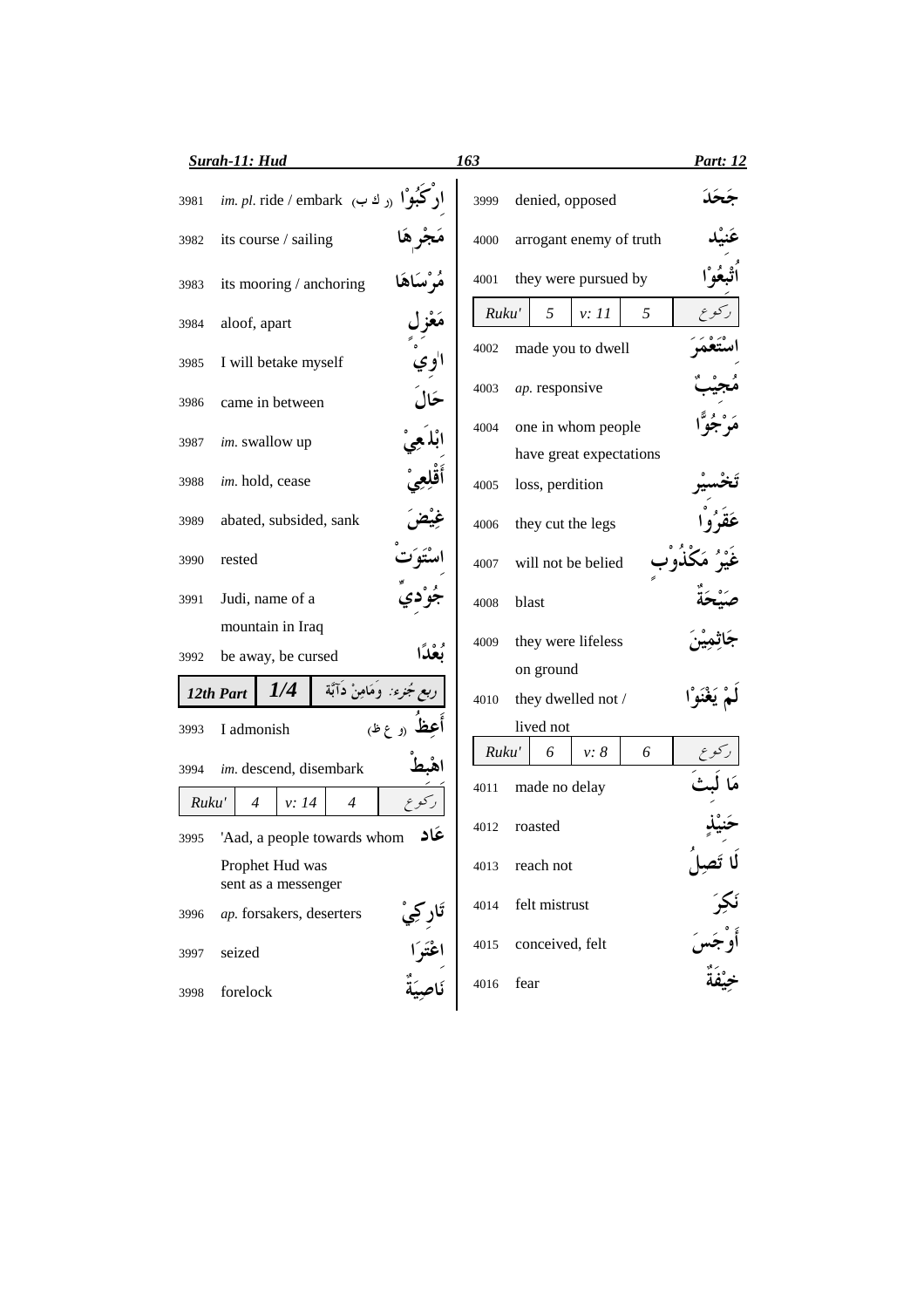|      | <b>Surah 11: Hud</b>    |      | 164          |                                 |            |                           | Part: 12    |        |
|------|-------------------------|------|--------------|---------------------------------|------------|---------------------------|-------------|--------|
| 4017 | fg. laughed             |      | 4037         | we want / desire                |            |                           |             |        |
| 4018 | after                   |      | 4038         |                                 |            | strong support / refuge   |             |        |
| 4019 | Oh! Woe unto me!        |      | 4039         | they cannot reach               |            |                           |             |        |
| 4020 | Shall?                  | s    | 4040         | part of the night               |            |                           |             |        |
| 4021 | I (will) bear /         | أللأ | 4041         | ni. turn not back,              |            |                           |             |        |
|      | give birth (to a child) |      |              | look not back                   |            |                           |             |        |
| 4022 | old woman               |      | 4042         | upper side of it                |            |                           |             |        |
| 4023 | my husband              |      | 4043         |                                 |            | downside of it, under it  |             |        |
| 4024 | man of old age          |      | 4044         | rain of stones                  |            |                           |             |        |
| 4025 | people of this house    |      | 4045         | pp. piled up                    |            |                           |             |        |
| 4026 | departed                |      |              | (layer on layer)                |            |                           |             |        |
| 4027 | fear, alarm             |      | 4046<br>4047 | pp. marked<br>far off, far away |            |                           |             |        |
| 4028 | one who often turns     |      | Ruku'        | 7                               |            | v: 15<br>7                |             |        |
|      | to God again and again  |      |              |                                 |            |                           |             |        |
| 4029 | cannot be averted,      |      |              | 12th Part                       | <i>1/2</i> | مُجزء: وَمَامِنْ دَآبَة   |             |        |
|      | unavoidable             |      | 4048         | ap. most loving,                |            |                           |             | و دو د |
| 4030 | grieved, distressed     |      |              |                                 |            | fountain of love $(vn)$ . | ر ٿ<br>(و د |        |
| 4031 | straitened              |      |              |                                 |            |                           |             |        |
| 4032 | in heart                |      | 4049         |                                 |            | we do not understand      |             |        |
| 4033 | dreadful, distressful   |      | 4050         | your family                     |            |                           |             |        |
| 4034 | they came rushing       |      | 4051         |                                 |            | we (would have) stoned    |             |        |
| 4035 | my guests               |      | 4052         | family                          |            |                           |             |        |
| 4036 | a right minded man      |      | 4053         | more honorable                  |            |                           |             |        |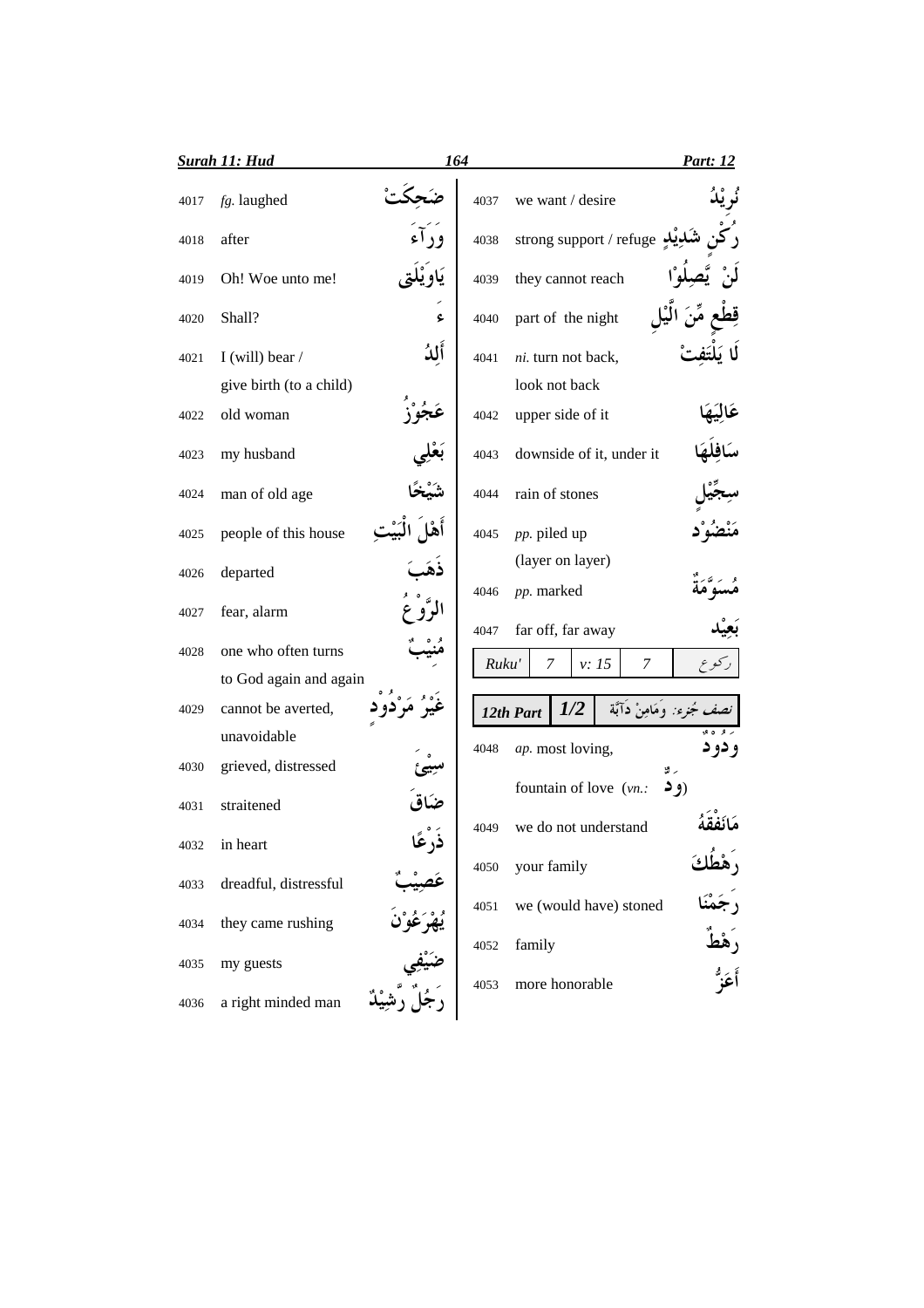|       | <b>Surah 12: Yousuf</b>     | 165     |       |                                                   | <b>Part:</b> 12 |
|-------|-----------------------------|---------|-------|---------------------------------------------------|-----------------|
| 4054  | behind back                 |         | 4072  | never cut off,                                    |                 |
| 4055  | im. pl. watch, wait         |         | 4073  | unfailing, unceasing<br>ni. you be not            | لما تَلُّكُ     |
| 4056  | watcher                     |         |       |                                                   |                 |
| Ruku' | 8<br>8<br>v: 12             |         | 4074  | doubt                                             |                 |
| 4057  | brought / led (them) to     | او ر د  | 4075  | unabated, undiminished $\tilde{\boldsymbol{\mu}}$ |                 |
|       |                             |         | Ruku' | 9<br>v: 14<br>9                                   |                 |
| 4058  | destination, descent        |         | 4076  | ni. pl. transgress not,                           |                 |
| 4059  | pp. place to descend,       |         |       | be not inordinate                                 |                 |
|       | place to be led to          |         | 4077  | ni. pl. incline not,                              |                 |
| 4060  | gift, present               |         |       | lean not                                          |                 |
| 4061  | pp. that which is gifted/   |         | 4078  | dl. two ends                                      |                 |
|       | presented                   |         | 4079  | some hours of night, $J_{\mathbf{L}}$             |                 |
| 4062  | reaped, mown                |         |       | approaches of night                               |                 |
| 4063  | ruin, perdition, downfall   |         | 4080  | virtues, good deeds                               |                 |
| 4064  | a day of witness,           |         | 4081  | evils, vices                                      |                 |
|       | a day of testimony          |         | 4082  | men of understanding                              |                 |
| 4065  | wretched, unhappy           |         | 4083  | $pv$ . they were given                            |                 |
|       | $(\rho l.:~$ أَشْقِيَآءِ)   |         |       | plenty / luxury                                   |                 |
| 4066  | glad, happy (pl.:           |         | 4084  | we make firm                                      |                 |
| 4067  | wailing, sighing            |         | 4085  | your heart                                        |                 |
| 4068  | sobbing                     |         | Ruku' | 10<br>v: 14<br>10                                 | ركوع            |
| 4069  | so long as (they)           |         |       |                                                   |                 |
|       | endure/remain               |         |       | وه کشوه و.<br>سوره یوسف                           |                 |
| 4070  | one who does / accomplishes |         |       | (Prophet) Joseph 淡圖                               |                 |
|       |                             |         |       | <b>Surah 12: Yousuf</b>                           |                 |
| 4071  | gifts                       | عَطَاءَ |       |                                                   |                 |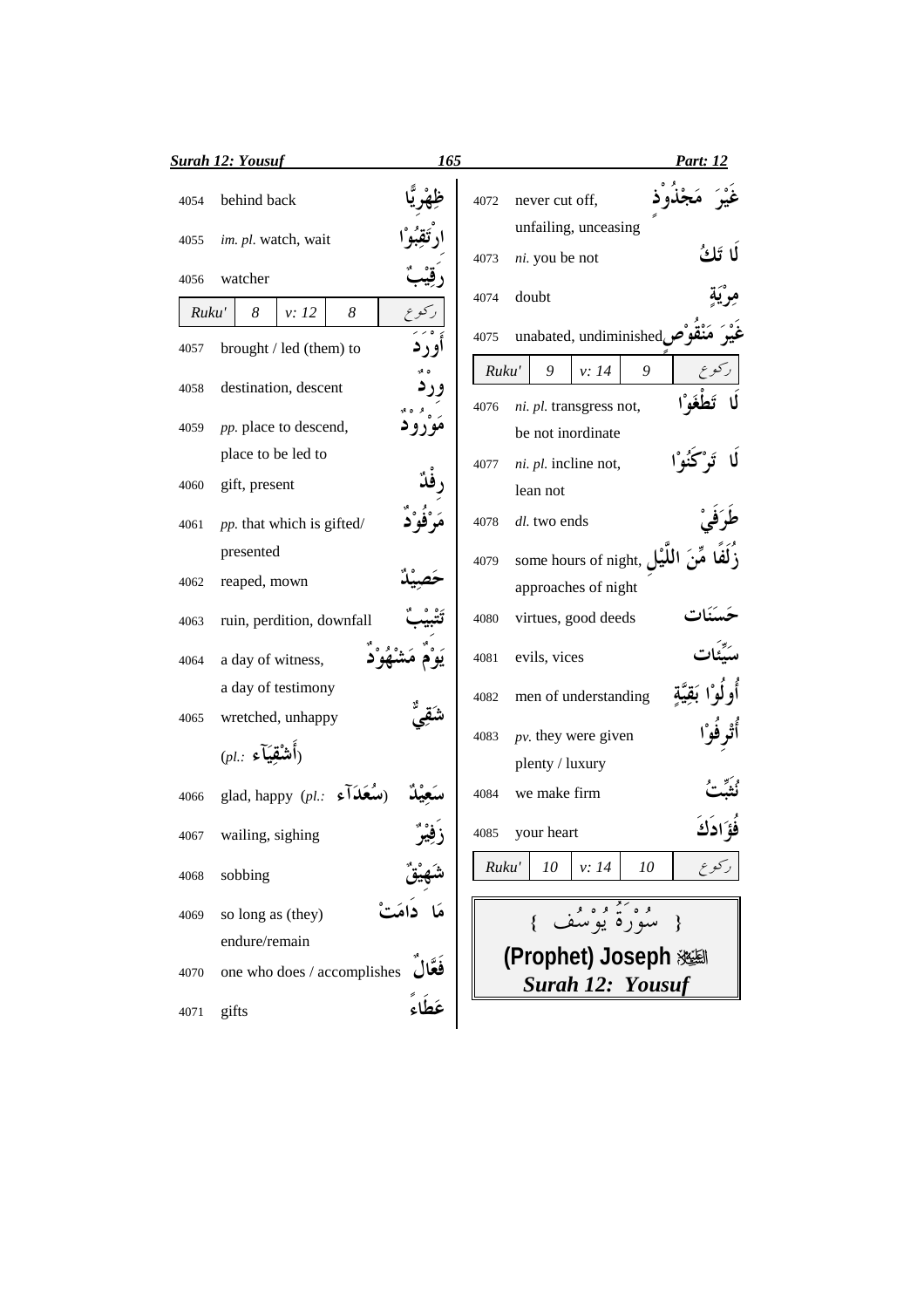| <b>Surah 12: Yousuf</b> |                                                 |       |                               | Part: 12 |
|-------------------------|-------------------------------------------------|-------|-------------------------------|----------|
| 4086                    | eleven                                          | 4104  | pp. one whose help,           |          |
| 4087                    | vision, dream                                   |       | is sought                     |          |
|                         |                                                 | 4105  | you describe / assert         |          |
| 4088                    | interpretation of<br>events                     | 4106  | water-drawer / carrier        |          |
| Ruku'                   | 11<br>v: 6<br>1                                 | 4107  | let down                      | أدلى     |
| 4089                    | a strong group                                  | 4108  | bucket                        |          |
| 4090                    | im. pl. cast away /                             | 4109  | O! Good luck!                 |          |
|                         | drive away                                      |       |                               |          |
| 4091                    | will be free / alone                            | 4110  | boy (boys:                    |          |
| 4092                    | dark depths                                     | 4111  | treasure, merchandise         |          |
| 4093                    | well, pit                                       | 4112  | small, mean                   |          |
| 4094                    | will find / pick up                             | 4113  | Dirhams,                      |          |
|                         |                                                 |       | silver coins of that age      |          |
| 4095                    | some caravan<br>of travelers                    | 4114  | ap. those who renounce /      |          |
|                         |                                                 |       | attach no value               |          |
| 4096                    | غدًا<br>tomorrow, morning                       | Ruku' | 12<br>$\overline{2}$<br>v: 14 |          |
| 4097                    | enjoys, refreshes                               | 4115  | keep him honorably            |          |
| 4098                    | wolf                                            | 4116  | $fg.$ made (him) yield /      |          |
| 4099                    | at nightfall                                    |       | entreated                     |          |
| 4100                    | they weep                                       | 4117  | fg. closed                    |          |
| 4101                    | we race / compete                               | 4118  | doors                         |          |
|                         | ثلاثة ارباع مجرء: وَمَامِنْ دَآبَة<br>12th Part | 4119  | come on, O you                |          |
| 4102                    | made up                                         | 4120  | (I seek) refuge in Allah,     |          |
|                         |                                                 |       | Allah forbid!                 |          |
| 4103                    | most fitting, pretty                            | 4121  | fg. tore                      |          |
|                         |                                                 |       |                               |          |